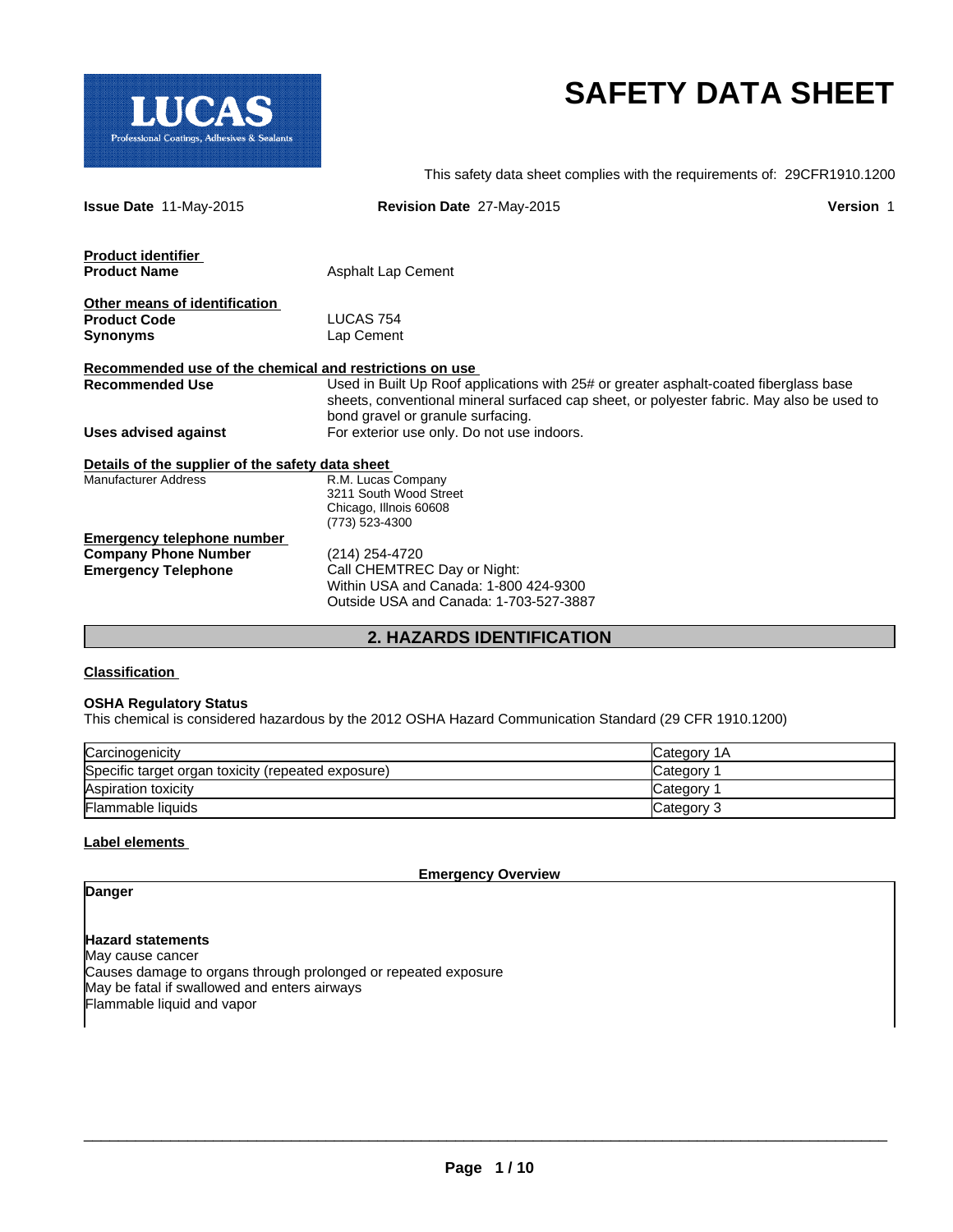

# **Precautionary Statements - Prevention**

Obtain special instructions before use Do not handle until all safety precautions have been read and understood Use personal protective equipment as required Do not breathe dust/fume/gas/mist/vapors/spray Wash face, hands and any exposed skin thoroughly after handling Do not eat, drink or smoke when using this product Keep away from heat/sparks/open flames/hot surfaces. Keep container tightly closed when product is not in use. Ground/bond container and receiving equipment Use explosion-proof electrical/ventilating/lighting/equipment Use only non-sparking tools Take precautionary measures against static discharge

## **Precautionary Statements - Response**

IF exposed or concerned: Get medical advice/attention IF ON SKIN (or hair): Remove/Take off immediately all contaminated clothing. Rinse skin with water/shower IF SWALLOWED: Immediately call a POISON CENTER or doctor/physician Do NOT induce vomiting In case of fire: Use CO2, dry chemical, or foam for extinction

## **Precautionary Statements - Storage**

Store locked up Store in a well-ventilated place. Keep cool

#### **Precautionary Statements - Disposal**

Disposal should be in accordance with applicable local, regional, national and international laws and regulations.

# **Hazards not otherwise classified (HNOC)**

Not applicable

## **Other Information**

• May be harmful in contact with skin

Unknown acute toxicity 15.180091% of the mixture consists of ingredient(s) of unknown toxicity

 $\overline{\phantom{a}}$  ,  $\overline{\phantom{a}}$  ,  $\overline{\phantom{a}}$  ,  $\overline{\phantom{a}}$  ,  $\overline{\phantom{a}}$  ,  $\overline{\phantom{a}}$  ,  $\overline{\phantom{a}}$  ,  $\overline{\phantom{a}}$  ,  $\overline{\phantom{a}}$  ,  $\overline{\phantom{a}}$  ,  $\overline{\phantom{a}}$  ,  $\overline{\phantom{a}}$  ,  $\overline{\phantom{a}}$  ,  $\overline{\phantom{a}}$  ,  $\overline{\phantom{a}}$  ,  $\overline{\phantom{a}}$ 

# **3. COMPOSITION/INFORMATION ON INGREDIENTS**

#### **Substance**

**Mixture** This product is a mixture.

This material is considered hazardous by the OSHA Hazard Communication Standard (29 CFR 1910.1200).

| Common name            |  |
|------------------------|--|
| Synonyms               |  |
| <b>Chemical nature</b> |  |

**Cold Process Adhesive.** Lap Cement. **Organic solvents and additives.** 

| <b>Chemical Name</b>                     | <b>CAS No.</b> | Weight-%     | <b>Trade Secret</b> |
|------------------------------------------|----------------|--------------|---------------------|
| Asphalt (at Ambient T<br>(lemperature    | 8052-42-4      | $-60%$<br>50 |                     |
| Mineral Spirits (with $< 0.1\%$ Benzene) | 8052-41-3      | 30%<br>20 -  |                     |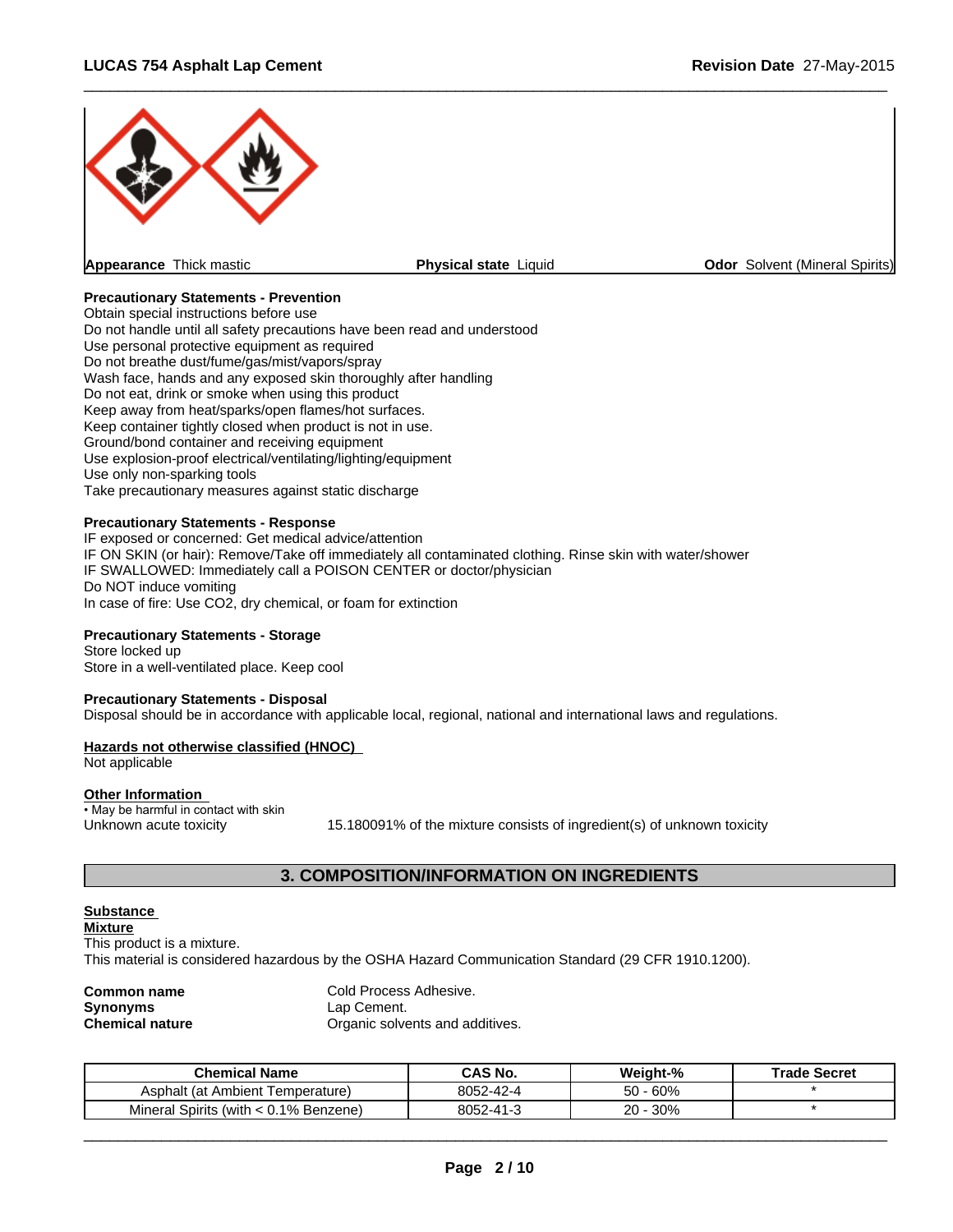| Calcium Carbonate                                                          |                                                 | 1317-65-3                                                                                                                                                                                                                | $0 - 10%$ |                                                                                                                                                                                      |
|----------------------------------------------------------------------------|-------------------------------------------------|--------------------------------------------------------------------------------------------------------------------------------------------------------------------------------------------------------------------------|-----------|--------------------------------------------------------------------------------------------------------------------------------------------------------------------------------------|
| Hydrated Aluminum-Magnesium Silicate<br>(Attapulgite)                      |                                                 | 12174-11-7                                                                                                                                                                                                               | $0 - 10%$ |                                                                                                                                                                                      |
| Cellulose Fiber                                                            |                                                 | 9004-34-6                                                                                                                                                                                                                | $0 - 10%$ | $\star$                                                                                                                                                                              |
| Nonane                                                                     |                                                 | 111-84-2                                                                                                                                                                                                                 | $0 - 10%$ | $\star$                                                                                                                                                                              |
| Quartz                                                                     |                                                 | 14808-60-7                                                                                                                                                                                                               | $0 - 10%$ |                                                                                                                                                                                      |
|                                                                            |                                                 | <b>4. FIRST AID MEASURES</b>                                                                                                                                                                                             |           |                                                                                                                                                                                      |
| <b>Description of first aid measures</b>                                   |                                                 |                                                                                                                                                                                                                          |           |                                                                                                                                                                                      |
| <b>General advice</b>                                                      |                                                 | Contains petroleum distillate. Harmful or fatal if swallowed. Vapor harmful. May affect the<br>brain or central nervous system causing dizziness, headache, or nausea. Reports have<br>contents may be harmful or fatal. |           | associated repeated and prolonged occupational exposure to solvents with permanent brain<br>and nervous system damage. Intentional misuse by deliberately concentrating and inhaling |
| Eye contact                                                                | advice.                                         | In the case of contact with eyes, rinse immediately with plenty of water and seek medical                                                                                                                                |           |                                                                                                                                                                                      |
| <b>Skin contact</b>                                                        | physician.                                      | Wash thoroughly with soap and water. Remove contaminated clothing and shoes. Wash                                                                                                                                        |           | contaminated clothing before reuse. In the case of skin irritation or allergic reactions see a                                                                                       |
| Inhalation                                                                 |                                                 | Move to fresh air in case of accidental inhalation of vapors. If continued difficulty with<br>breathing is experienced, get medical attention immediately.                                                               |           |                                                                                                                                                                                      |
| Ingestion                                                                  | attention immediately.                          | Not an expected route of exposure. If swallowed, do not induce vomiting. Get medical                                                                                                                                     |           |                                                                                                                                                                                      |
| Self-protection of the first aider                                         | First aider: Pay attention to self-protection!. |                                                                                                                                                                                                                          |           |                                                                                                                                                                                      |
| Most important symptoms and effects, both acute and delayed                |                                                 |                                                                                                                                                                                                                          |           |                                                                                                                                                                                      |
| <b>Symptoms</b>                                                            |                                                 | May cause skin irritation. May cause eye irritation.                                                                                                                                                                     |           |                                                                                                                                                                                      |
| Indication of any immediate medical attention and special treatment needed |                                                 |                                                                                                                                                                                                                          |           |                                                                                                                                                                                      |
| Note to physicians                                                         | Treat symptomatically.                          |                                                                                                                                                                                                                          |           |                                                                                                                                                                                      |
|                                                                            |                                                 |                                                                                                                                                                                                                          |           |                                                                                                                                                                                      |

# **5. FIRE-FIGHTING MEASURES**

## **Suitable extinguishing media**

Use extinguishing measures that are appropriate to local circumstances and the surrounding environment. Dry chemical. Carbon dioxide (CO2). Sand. Use foam or water FOG as a last resort.

**Unsuitable extinguishing media** Do not use a solid water stream as it may scatter and spread fire.

# **Specific hazards arising from the chemical**

Sealed container may rupture/burst when heated or exposed to excessive heat.

**Hazardous combustion products**Thermal decomposition (burning) may release irritating, corrosive and/or toxic gases, vapors and fumes.

**Explosion data** 

**Sensitivity to Mechanical Impact** Not sensitive. **Sensitivity to Static Discharge** May be ignited by heat, sparks or flames.

# **Protective equipment and precautions for firefighters**

As in any fire, wear self-contained breathing apparatus pressure-demand, MSHA/NIOSH (approved or equivalent) and full protective gear.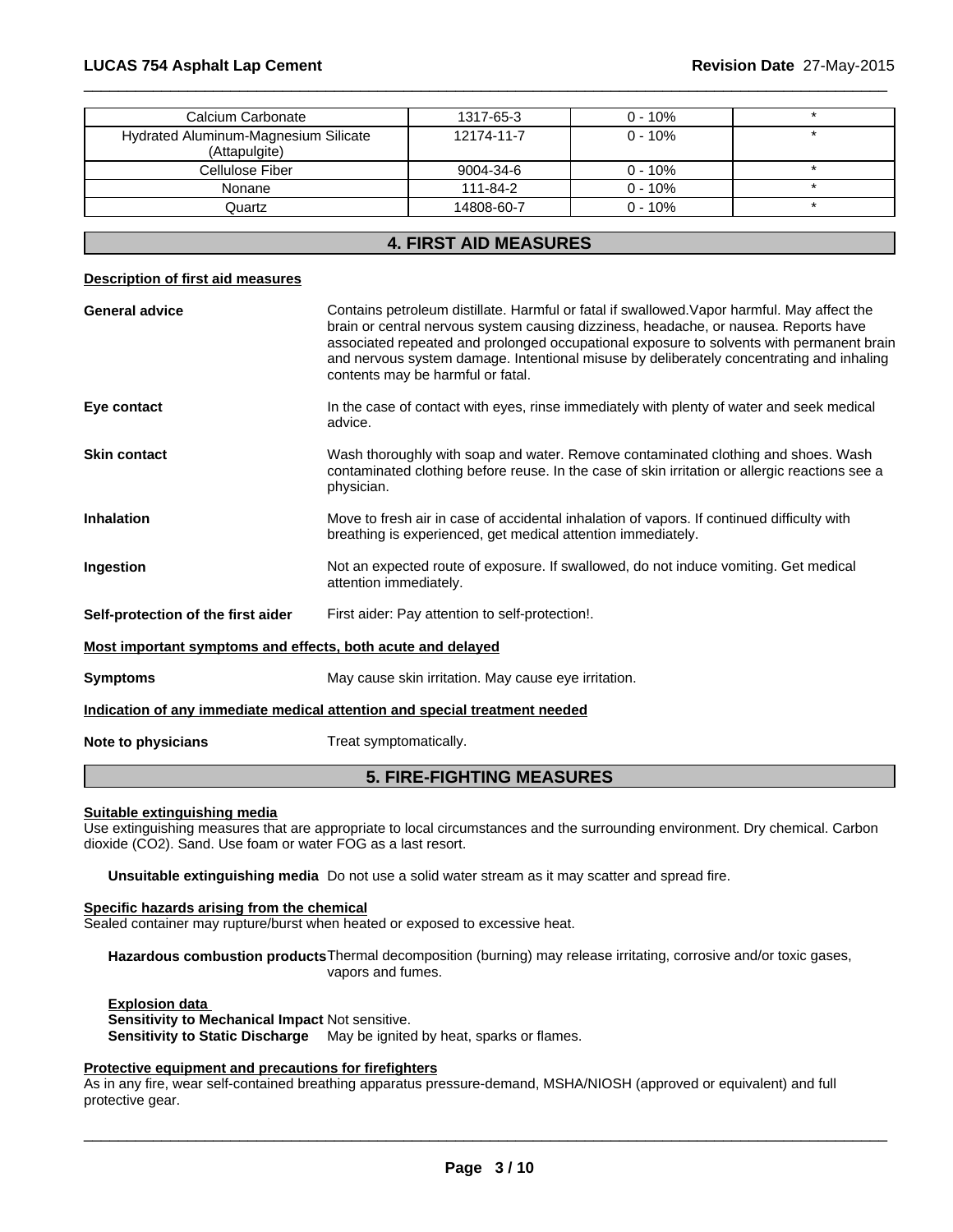# **6. ACCIDENTAL RELEASE MEASURES**

 $\overline{\phantom{a}}$  ,  $\overline{\phantom{a}}$  ,  $\overline{\phantom{a}}$  ,  $\overline{\phantom{a}}$  ,  $\overline{\phantom{a}}$  ,  $\overline{\phantom{a}}$  ,  $\overline{\phantom{a}}$  ,  $\overline{\phantom{a}}$  ,  $\overline{\phantom{a}}$  ,  $\overline{\phantom{a}}$  ,  $\overline{\phantom{a}}$  ,  $\overline{\phantom{a}}$  ,  $\overline{\phantom{a}}$  ,  $\overline{\phantom{a}}$  ,  $\overline{\phantom{a}}$  ,  $\overline{\phantom{a}}$ 

## **Personal precautions, protective equipment and emergency procedures**

| <b>Personal precautions</b>                                  | No action should be taken involving any personal risk or without suitable training. Use<br>personal protective equipment as required.                                                                                                                                                                 |  |  |
|--------------------------------------------------------------|-------------------------------------------------------------------------------------------------------------------------------------------------------------------------------------------------------------------------------------------------------------------------------------------------------|--|--|
| <b>Other Information</b>                                     | Eliminate all ignition sources (no smoking, flares, sparks or flames in immediate area).                                                                                                                                                                                                              |  |  |
| For emergency responders                                     | Use personal protection recommended in Section 8.                                                                                                                                                                                                                                                     |  |  |
| <b>Environmental precautions</b>                             |                                                                                                                                                                                                                                                                                                       |  |  |
| <b>Environmental precautions</b>                             | Avoid release to the environment. Prevent further leakage or spillage if safe to do so.<br>Prevent product from entering sewers, drains, or waterways. Local authorities should be<br>advised if significant spillages can not be contained. See Section 12 for additional<br>ecological information. |  |  |
| Methods and material for containment and cleaning up         |                                                                                                                                                                                                                                                                                                       |  |  |
| <b>Methods for containment</b>                               | Contain spillage with non-combustible absorbent material, e.g. sand, earth, diatomaceous<br>earth, vermiculite.                                                                                                                                                                                       |  |  |
| Methods for cleaning up                                      | Pick up the absorbed material (described just above) and transfer to properly labeled<br>containers for disposal according to local / national regulations (see Section 13).                                                                                                                          |  |  |
| Prevention of secondary hazards                              | Clean contaminated objects and areas thoroughly observing environmental regulations.                                                                                                                                                                                                                  |  |  |
|                                                              | 7. HANDLING AND STORAGE                                                                                                                                                                                                                                                                               |  |  |
| <b>Precautions for safe handling</b>                         |                                                                                                                                                                                                                                                                                                       |  |  |
| Advice on safe handling                                      | Use personal protective equipment as required. Remove all sources of ignition. Use only<br>outdoors.                                                                                                                                                                                                  |  |  |
| Conditions for safe storage, including any incompatibilities |                                                                                                                                                                                                                                                                                                       |  |  |
| <b>Storage Conditions</b>                                    | Keep containers tightly closed in a cool, dry, well-ventilated place. Keep away from heat,<br>sparks, flame and other sources of ignition.                                                                                                                                                            |  |  |

**Incompatible materials** Strong acids. Strong oxidizing agents.

**8. EXPOSURE CONTROLS/PERSONAL PROTECTION**

# **Control parameters**

**Exposure Guidelines** No ACGIH or OSHA PEL is assigned to this mixture. Exposure limits for the component materials are shown below. This product, as supplied, is not believed to contain any hazardous material that exceeds exposure limits established by OSHA.

| <b>Chemical Name</b>             | <b>ACGIH TLV</b>                           | <b>OSHA PEL</b>                                | <b>NIOSH IDLH</b>                        |
|----------------------------------|--------------------------------------------|------------------------------------------------|------------------------------------------|
| Asphalt (at Ambient Temperature) | TWA: 0.5 mg/m <sup>3</sup> benzene soluble |                                                | Ceiling: 5 mg/m <sup>3</sup> fume 15 min |
| 8052-42-4                        | aerosol fume, inhalable fraction           |                                                |                                          |
| Mineral Spirits (with $< 0.1\%$  | <b>TWA: 100 ppm</b>                        | TWA: 500 ppm                                   | IDLH: 20000 mg/m <sup>3</sup>            |
| Benzene)                         |                                            | TWA: $2900 \text{ mg/m}^3$                     | Ceiling: $1800 \text{ mg/m}^3$ 15 min    |
| 8052-41-3                        |                                            | (vacated) TWA: 100 ppm                         | TWA: 350 mg/m <sup>3</sup>               |
|                                  |                                            | (vacated) TWA: $525 \text{ mg/m}^3$            |                                          |
| Calcium Carbonate                |                                            | TWA: $15 \text{ mg/m}^3$ total dust            | TWA: 10 $mq/m3$ total dust               |
| 1317-65-3                        |                                            | TWA: 5 $mg/m3$ respirable fraction             | TWA: $5 \text{ mg/m}^3$ respirable dust  |
|                                  |                                            | (vacated) TWA: 15 mg/m <sup>3</sup> total dust |                                          |
|                                  |                                            | (vacated) TWA: 5 mg/m <sup>3</sup> respirable  |                                          |
|                                  |                                            | fraction                                       |                                          |
| Hydrated Aluminum-Magnesium      | TWA: 1 $mq/m3$ respirable fraction         |                                                |                                          |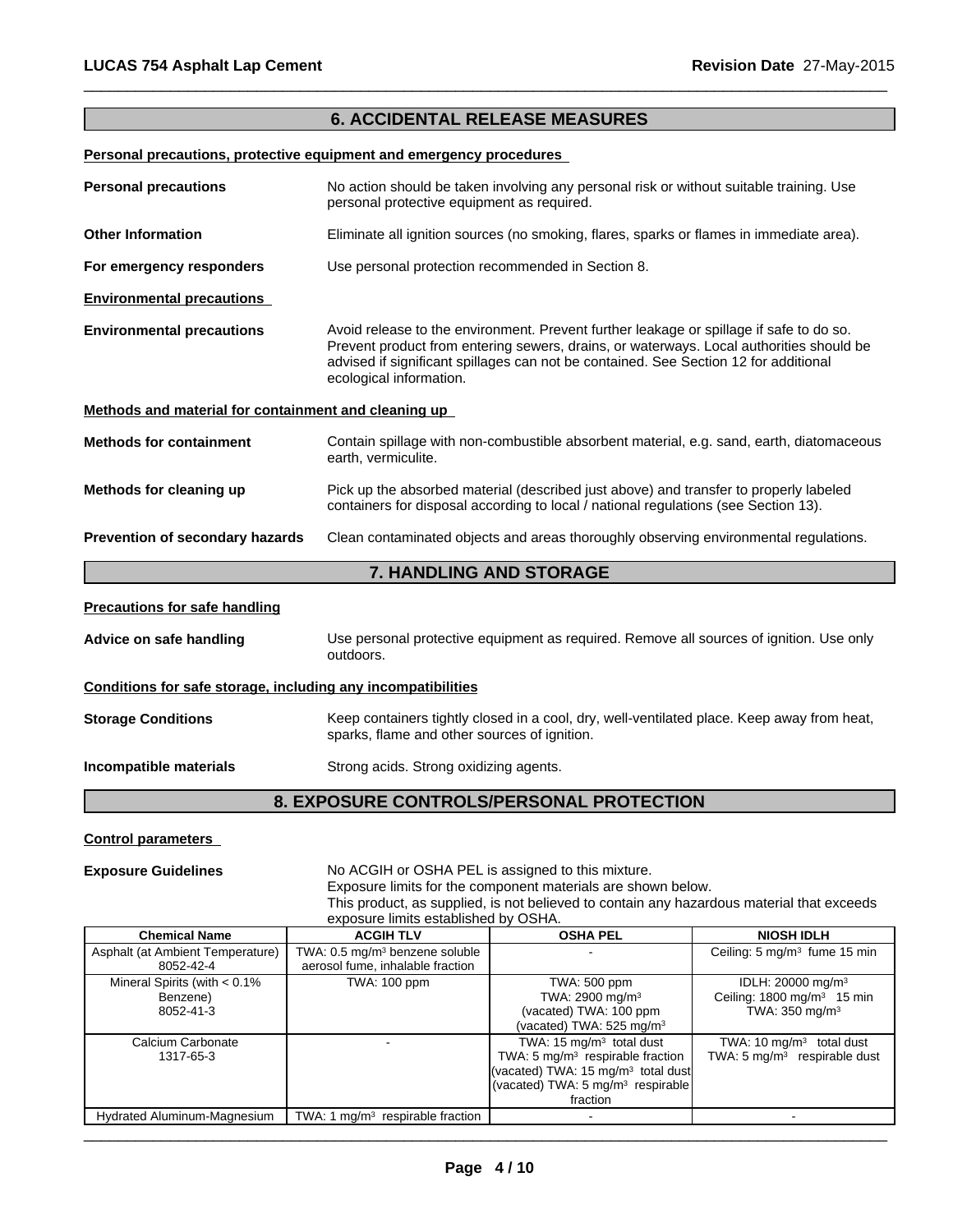| Silicate (Attapulgite)<br>12174-11-7 |                                                     |                                                                                                                                                                                                                                                 |                                                                                          |
|--------------------------------------|-----------------------------------------------------|-------------------------------------------------------------------------------------------------------------------------------------------------------------------------------------------------------------------------------------------------|------------------------------------------------------------------------------------------|
| Cellulose Fiber<br>9004-34-6         | TWA: $10 \text{ mg/m}^3$                            | TWA: 15 $mg/m3$ total dust<br>TWA: 5 $mg/m3$ respirable fraction<br>(vacated) TWA: 5 mg/m <sup>3</sup><br>(vacated) STEL: 10 mg/m <sup>3</sup>                                                                                                  | TWA: 1 $mq/m3$                                                                           |
| Nonane<br>111-84-2                   | <b>TWA: 200 ppm</b>                                 | (vacated) TWA: 200 ppm<br>(vacated) TWA: $1050 \text{ mg/m}^3$                                                                                                                                                                                  | TWA: 200 ppm<br>TWA: 1050 mg/m <sup>3</sup>                                              |
| Quartz<br>14808-60-7                 | TWA: 0.025 mg/m <sup>3</sup> respirable<br>fraction | (vacated) TWA: $0.1 \text{ mg/m}^3$<br>respirable dust<br>$(30)/(%SiO2 + 2)$ mg/m <sup>3</sup> TWA<br>total dust<br>: $(250)/(%SiO2 + 5)$ mppcf TWA<br>respirable fraction<br>: $(10)/(%SiO2 + 2)$ mg/m <sup>3</sup> TWA<br>respirable fraction | IDLH: 50 mg/m <sup>3</sup> respirable dust<br>TWA: $0.05 \text{ mg/m}^3$ respirable dust |

## **Appropriate engineering controls**

**Engineering Controls** Use natural cross ventilation, local (mechanical) pick-up, and/or general area mechanical cross ventilation. Ventilation pattern should be designed to prevent accumulation of asphalt vapors. Ventilation must be sufficient to maintain asphalt vapor concentrations below the TWA limits outlined above.

**Individual protection measures, such as personal protective equipment**

| <b>Eye/face protection</b>            | Wear safety glasses with side shields (or goggles).                                                                                                                                             |
|---------------------------------------|-------------------------------------------------------------------------------------------------------------------------------------------------------------------------------------------------|
| Skin and body protection              | Wear protective gloves and protective clothing that is resistant to chemical penetration.                                                                                                       |
| <b>Respiratory protection</b>         | No protective equipment is needed under normal use conditions. If exposure limits are<br>exceeded or irritation is experienced, a NIOSH/MSHA approved respiratory protection<br>should be worn. |
| <b>General Hygiene Considerations</b> | Wash face, hands and any exposed skin thoroughly after handling. Wash contaminated<br>clothing before reuse.                                                                                    |

# **9. PHYSICAL AND CHEMICAL PROPERTIES**

# **Information on basic physical and chemical properties**

| <b>Physical state</b>            | Liquid                      |                       |                                                                                                                                           |
|----------------------------------|-----------------------------|-----------------------|-------------------------------------------------------------------------------------------------------------------------------------------|
| Appearance                       | Thick mastic                | Odor                  | Solvent (Mineral Spirits)                                                                                                                 |
| Color                            | <b>Black</b>                | <b>Odor threshold</b> | 1-30 PPM. Odor<br>thresholds vary greatly.<br>Do not rely on odor<br>threshold alone to<br>determine potentially<br>hazardous substances. |
| <b>Property</b>                  | Values                      | Remarks • Method      |                                                                                                                                           |
| рH                               | Not applicable              |                       |                                                                                                                                           |
| Melting point/freezing point     | None / -70 °C None / -94 °F | shown.                | Melting Point is not applicable. Freezing points are                                                                                      |
| Boiling point / boiling range    | $> 154$ °C / 310 °F         |                       |                                                                                                                                           |
| <b>Flash point</b>               | > 40.5 °C / > 105 °F        | Setaflash             |                                                                                                                                           |
| <b>Evaporation rate</b>          | 0.1                         | Butly acetate $= 1$   |                                                                                                                                           |
| Flammability (solid, gas)        | No information available    |                       |                                                                                                                                           |
| <b>Flammability Limit in Air</b> |                             | C.                    | Flammable above 105 degrees F and 40.5 degrees                                                                                            |
| <b>Upper flammability limit:</b> | 7.0                         |                       |                                                                                                                                           |
| Lower flammability limit:        | 1.6                         |                       |                                                                                                                                           |
| Vapor pressure                   | $0.3$ (kPa)                 | @ 20 °C               |                                                                                                                                           |
| Vapor density                    | 5.3                         |                       | Where: Air = 1 at 68 degrees $F(20$ degrees C)                                                                                            |
| <b>Specific Gravity</b>          | 1.13                        | Water = $1g/ml$       |                                                                                                                                           |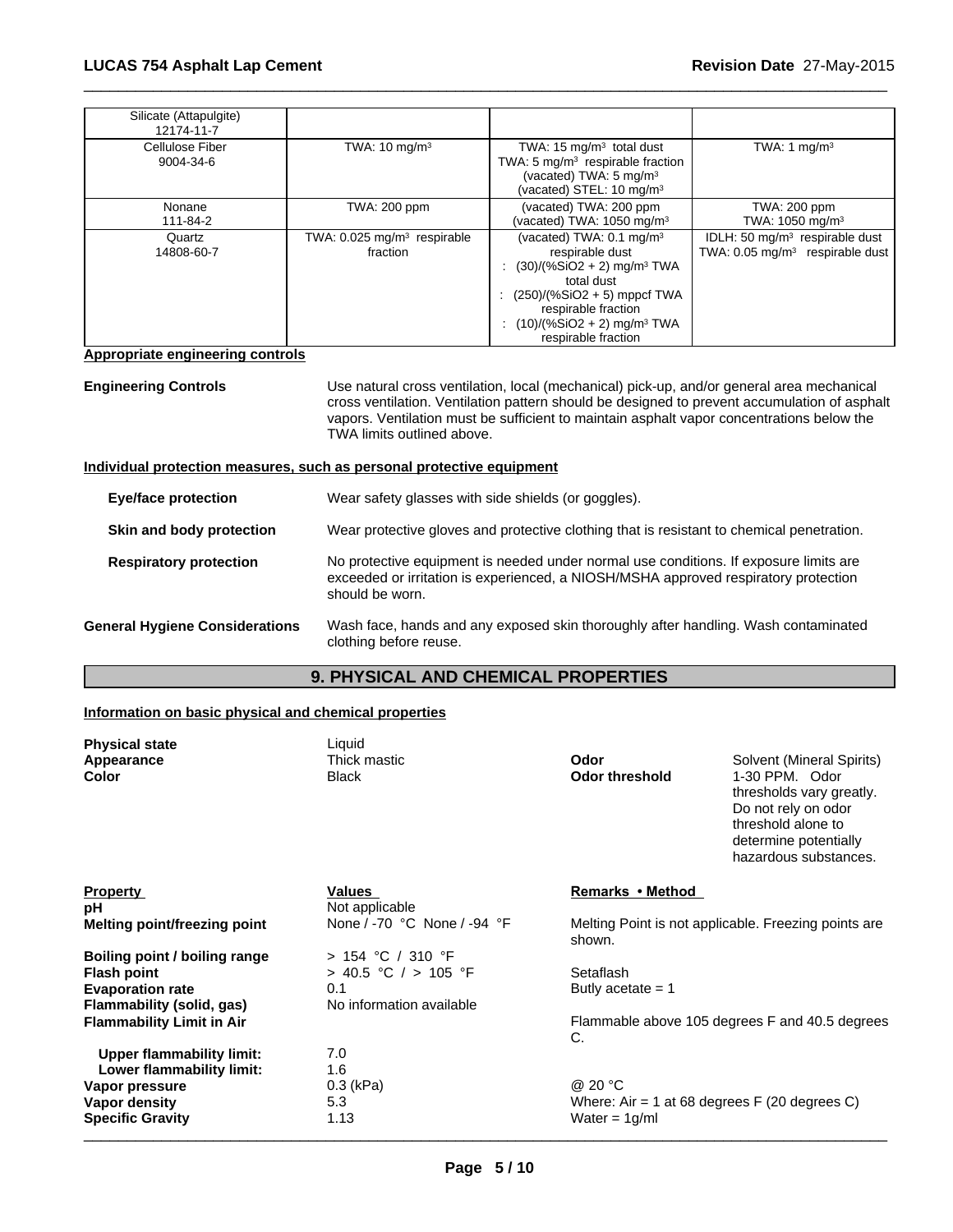**Water solubility**

| Solubility in other solvents                                    | Soluble in aromatic and aliphatic<br>solvents.        |                    |  |
|-----------------------------------------------------------------|-------------------------------------------------------|--------------------|--|
| <b>Partition coefficient</b><br><b>Autoignition temperature</b> | No information available<br>330 °C / 626 °F           | No data available. |  |
| <b>Decomposition temperature</b>                                | No information available                              |                    |  |
| <b>Kinematic viscosity</b>                                      | No information available                              |                    |  |
| <b>Dynamic viscosity</b>                                        | No information available                              |                    |  |
| <b>Explosive properties</b>                                     | Vapor accumulation could flash or explode if ignited. |                    |  |
| <b>Oxidizing properties</b>                                     | None                                                  |                    |  |
| <b>Other Information</b>                                        |                                                       |                    |  |
| <b>Softening point</b>                                          | Not applicable                                        |                    |  |
| <b>Molecular weight</b>                                         | No information available                              |                    |  |
| <b>VOC Content (%)</b>                                          | Less than $250$ g/l.                                  |                    |  |
| <b>Density</b>                                                  | $9.2$ to $9.6$ lb/gal                                 |                    |  |
| <b>Bulk density</b>                                             | Not applicable                                        |                    |  |
|                                                                 | <b>10. STABILITY AND REACTIVITY</b>                   |                    |  |
| <b>Reactivity</b><br>Not applicable                             | Not applicable                                        |                    |  |
|                                                                 |                                                       |                    |  |

 $\overline{\phantom{a}}$  ,  $\overline{\phantom{a}}$  ,  $\overline{\phantom{a}}$  ,  $\overline{\phantom{a}}$  ,  $\overline{\phantom{a}}$  ,  $\overline{\phantom{a}}$  ,  $\overline{\phantom{a}}$  ,  $\overline{\phantom{a}}$  ,  $\overline{\phantom{a}}$  ,  $\overline{\phantom{a}}$  ,  $\overline{\phantom{a}}$  ,  $\overline{\phantom{a}}$  ,  $\overline{\phantom{a}}$  ,  $\overline{\phantom{a}}$  ,  $\overline{\phantom{a}}$  ,  $\overline{\phantom{a}}$ 

**Chemical stability** Stable. **Possibility of Hazardous Reactions** None under normal use.<br>Hazardous polymerization Hazardous polymerization does not occur.

Insoluble

**Conditions to avoid** Avoid static discharge. Avoid heat, sparks, and open flame. **Incompatible materials** Strong acids. Strong oxidizing agents. **Hazardous Decomposition Products** Combustion may produce carbon monoxide, carbon dioxide, and other asphyxiants.

# **11. TOXICOLOGICAL INFORMATION**

# **Information on likely routes of exposure**

| <b>Product Information</b>   | Toxicological testing has not been conducted for this product overall. Available toxicological<br>data for individualing redients are summarized below.                                                                                                                                                                                                                                                                                                                                                                                                                                                                                                                                                                             |  |
|------------------------------|-------------------------------------------------------------------------------------------------------------------------------------------------------------------------------------------------------------------------------------------------------------------------------------------------------------------------------------------------------------------------------------------------------------------------------------------------------------------------------------------------------------------------------------------------------------------------------------------------------------------------------------------------------------------------------------------------------------------------------------|--|
| <b>Inhalation</b>            | Avoid breathing vapors or mists.                                                                                                                                                                                                                                                                                                                                                                                                                                                                                                                                                                                                                                                                                                    |  |
| Eye contact                  | Avoid contact with eyes. Contact with eyes may cause irritation.                                                                                                                                                                                                                                                                                                                                                                                                                                                                                                                                                                                                                                                                    |  |
| <b>Skin contact</b>          | May cause irritation.                                                                                                                                                                                                                                                                                                                                                                                                                                                                                                                                                                                                                                                                                                               |  |
| Ingestion                    | If swallowed, do not induce vomiting. Get medical attention immediately. Not an expected<br>route of exposure.                                                                                                                                                                                                                                                                                                                                                                                                                                                                                                                                                                                                                      |  |
| <b>Component Information</b> | * The IARC Monograph (Vol. 103, 2013, Bitumen and Bitumen Emissions) defines Asphalt<br>as 'Group 2B, Possible Carcinogen to Humans'. This definition is based on studies of<br>exposure to Asphalt fumes at elevated temperatures. The Monograph states that<br>temperature plays an important role in determining the degree of exposure and also the<br>carcinogenic potential of bitumen emissions. This same Monograph states that Asphalt is<br>non volatile at ambient temperature. There is no data presented in the Monograph to<br>demonstrate that Asphalt at ambient temperature is considered a carcinogen. Since the<br>normal use of this product is at ambient temperature, the Asphalt used in this product is not |  |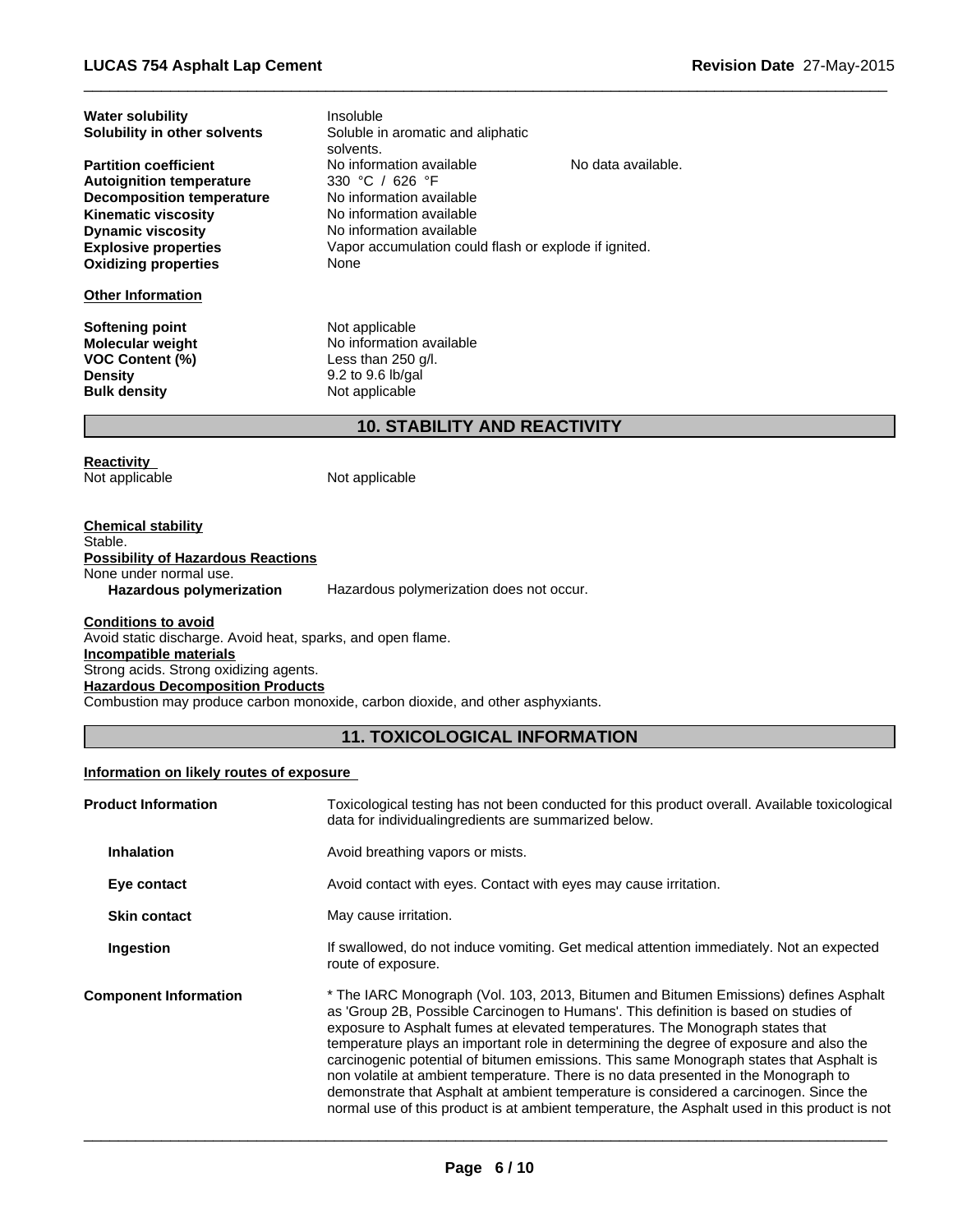listed as a carcinogen. No other national or international agency has defined Asphalt as a carcinogen.

 $\overline{\phantom{a}}$  ,  $\overline{\phantom{a}}$  ,  $\overline{\phantom{a}}$  ,  $\overline{\phantom{a}}$  ,  $\overline{\phantom{a}}$  ,  $\overline{\phantom{a}}$  ,  $\overline{\phantom{a}}$  ,  $\overline{\phantom{a}}$  ,  $\overline{\phantom{a}}$  ,  $\overline{\phantom{a}}$  ,  $\overline{\phantom{a}}$  ,  $\overline{\phantom{a}}$  ,  $\overline{\phantom{a}}$  ,  $\overline{\phantom{a}}$  ,  $\overline{\phantom{a}}$  ,  $\overline{\phantom{a}}$ 

\* No significant exposure to Crystalline Silica (Quartz) is thought to occur during the use of products in which Crystalline Silica (Quartz) is bound to other materials, such as in paints and coatings. As one reference, see California Office of Health Hazard Assessment at: http://www.oehha.org/prop65/CRNR\_notices/safe\_use/sylicasud2.html

| <b>Chemical Name</b>                            | Oral LD50            | Dermal LD50             | <b>Inhalation LC50</b>               |
|-------------------------------------------------|----------------------|-------------------------|--------------------------------------|
| Asphalt (at Ambient Temperature)<br>  8052-42-4 | $>$ 5000 mg/kg (Rat) | $>$ 2000 mg/kg (Rabbit) |                                      |
| <b>Cellulose Fiber</b><br>9004-34-6             | $>$ 5 g/kg (Rat)     | > 2 g/kg (Rabbit)       | $>$ 5800 mg/m <sup>3</sup> (Rat) 4 h |
| <b>Nonane</b><br>111-84-2                       |                      |                         | $=$ 3200 ppm (Rat) 4 h               |
| Quartz<br>14808-60-7                            | $= 500$ mg/kg (Rat)  |                         |                                      |

### **Information on toxicological effects**

**Symptoms Inhalation of high vapor concentrations may cause symptoms like headache, dizziness,** tiredness, nausea and vomiting.

#### **Delayed and immediate effects as well as chronic effects from short and long-term exposure**

| Serious eye damage/eye irritation<br>Irritating to eyes.<br><b>Irritation</b><br>Irritating to eyes, respiratory system and skin.<br><b>Corrosivity</b><br>Not classified.<br>May cause sensitization of susceptible persons.<br><b>Sensitization</b><br>This product does not contain any ingredients that cause germ cell mutagenicity.<br>Germ cell mutagenicity<br>The table below indicates whether each agency (ACGIH, IARC, NTP, or OSHA) has listed<br>Carcinogenicity | <b>Skin corrosion/irritation</b> | Can cause skin irritation.      |
|--------------------------------------------------------------------------------------------------------------------------------------------------------------------------------------------------------------------------------------------------------------------------------------------------------------------------------------------------------------------------------------------------------------------------------------------------------------------------------|----------------------------------|---------------------------------|
|                                                                                                                                                                                                                                                                                                                                                                                                                                                                                |                                  |                                 |
|                                                                                                                                                                                                                                                                                                                                                                                                                                                                                |                                  |                                 |
|                                                                                                                                                                                                                                                                                                                                                                                                                                                                                |                                  |                                 |
|                                                                                                                                                                                                                                                                                                                                                                                                                                                                                |                                  |                                 |
|                                                                                                                                                                                                                                                                                                                                                                                                                                                                                |                                  |                                 |
|                                                                                                                                                                                                                                                                                                                                                                                                                                                                                |                                  |                                 |
|                                                                                                                                                                                                                                                                                                                                                                                                                                                                                |                                  | any ingredient as a carcinogen. |

| <b>Chemical Name</b>                                                   | <b>ACGIH</b> | <b>IARC</b>         | <b>NTP</b> | <b>OSHA</b> |
|------------------------------------------------------------------------|--------------|---------------------|------------|-------------|
| Hydrated<br>Aluminum-Magnesium<br>Silicate (Attapulgite)<br>12174-11-7 |              | Group 2B<br>Group 3 |            |             |
| Quartz<br>14808-60-7                                                   | A2           | Group 1             | Known      | $\lambda$   |

#### **Legend**

*ACGIH (American Conference of Governmental Industrial Hygienists)*

*A1 - Known Human Carcinogen*

- *A2 Suspected Human Carcinogen*
- *A3 Animal Carcinogen*

*A4 - Not Classifiable as a Human Carcinogen*

*IARC (International Agency for Research on Cancer)*

*Group 1 - Carcinogenic to Humans*

*Group 2A - Probably Carcinogenic to Humans*

*Group 2B - Possibly Carcinogenic to Humans*

*Group 3 - Not classifiable as a human carcinogen.*

*NTP (National Toxicology Program)*

*Known - Known Carcinogen*

*Reasonably Anticipated - Reasonably Anticipated to be a Human Carcinogen*

*OSHA (Occupational Safety and Health Administration of the US Department of Labor) X - Present*

| <b>Reproductive toxicity</b>    | None known.               |
|---------------------------------|---------------------------|
| <b>Developmental Toxicity</b>   | None known.               |
| <b>Teratogenicity</b>           | None known.               |
| <b>STOT - single exposure</b>   | No information available. |
| <b>STOT - repeated exposure</b> | No information available. |
| <b>Aspiration hazard</b>        | No information available. |

#### **Numerical measures of toxicity - No information available**

**The following values are calculated based on chapter 3.1 of the GHS document** For exterior use only. Do not use indoors.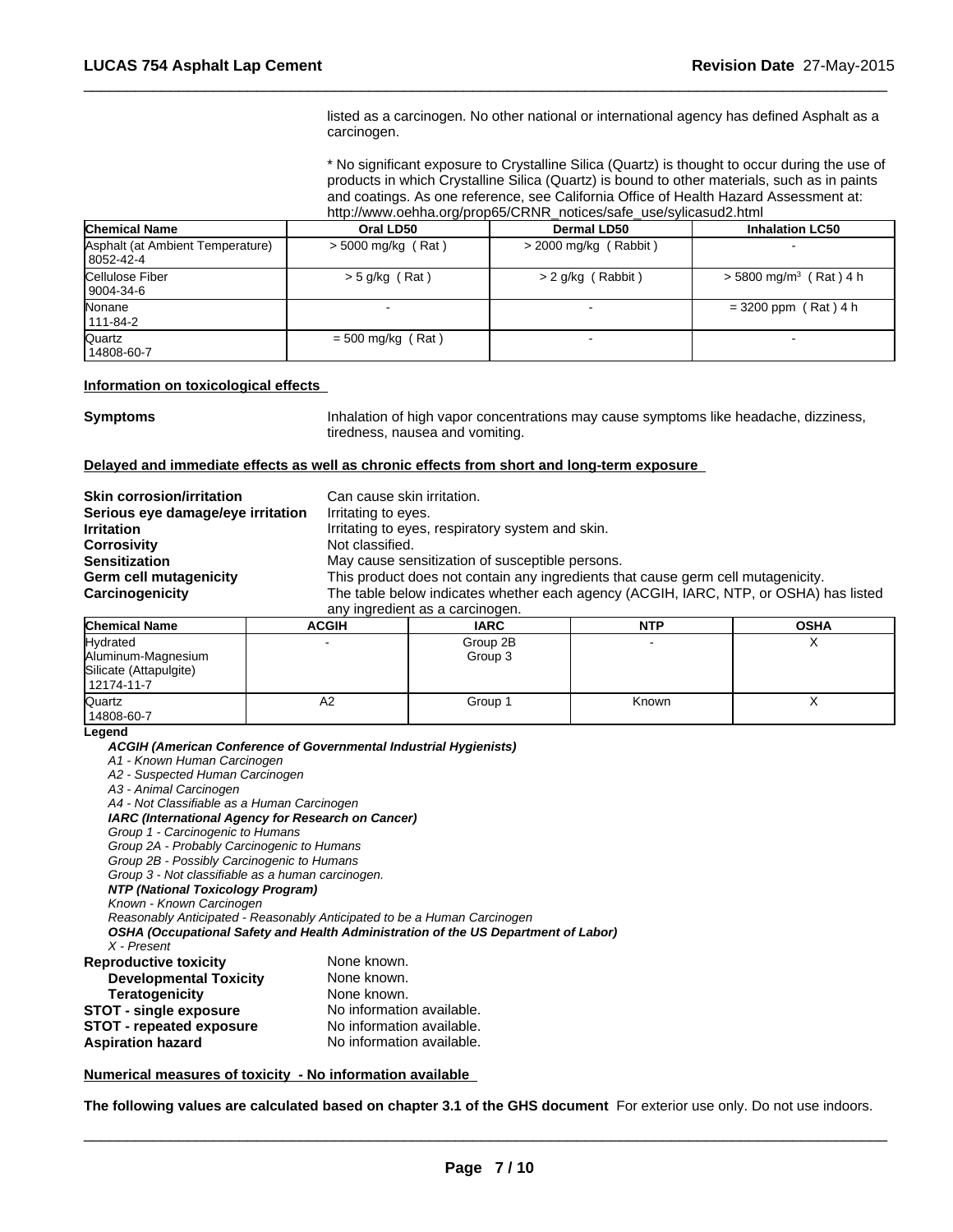| ATEmix (oral)   | 7.007.00 |
|-----------------|----------|
| ATEmix (dermal) | 2,803.00 |

# **12. ECOLOGICAL INFORMATION**

 $\overline{\phantom{a}}$  ,  $\overline{\phantom{a}}$  ,  $\overline{\phantom{a}}$  ,  $\overline{\phantom{a}}$  ,  $\overline{\phantom{a}}$  ,  $\overline{\phantom{a}}$  ,  $\overline{\phantom{a}}$  ,  $\overline{\phantom{a}}$  ,  $\overline{\phantom{a}}$  ,  $\overline{\phantom{a}}$  ,  $\overline{\phantom{a}}$  ,  $\overline{\phantom{a}}$  ,  $\overline{\phantom{a}}$  ,  $\overline{\phantom{a}}$  ,  $\overline{\phantom{a}}$  ,  $\overline{\phantom{a}}$ 

# **Ecotoxicity**

This mixture contains no known hazards to the aquatic environment.

# **Persistence and degradability**

No information available.

#### **Bioaccumulation**

No information available.

| <b>Chemical Name</b>                          |                          | <b>Partition coefficient</b> |
|-----------------------------------------------|--------------------------|------------------------------|
| Asphalt (at Ambient Temperature)<br>8052-42-4 |                          |                              |
| Other adverse effects                         | No information available |                              |

# **13. DISPOSAL CONSIDERATIONS**

| Waste treatment methods |  |
|-------------------------|--|
|                         |  |

**Disposal of wastes** Disposal should be in accordance with applicable local, regional, national and international laws and regulations.

**Contaminated packaging** Do not reuse container.

# **14. TRANSPORT INFORMATION**

| <b>DOT</b>           | Regulated<br>DOT Ground: Not regulated if shipped in containers < 119 gallons (450 liters).<br>DOT Ground: Regulated if shipped in containers >119 gallons (450 liters). |
|----------------------|--------------------------------------------------------------------------------------------------------------------------------------------------------------------------|
| Proper shipping name | Combustible liquid, n.o.s (mineral spirits)                                                                                                                              |
| <b>Hazard Class</b>  | 3                                                                                                                                                                        |
| <b>Packing Group</b> | III                                                                                                                                                                      |
| <b>TDG</b>           | Regulated                                                                                                                                                                |
| UN/ID no.            | NA 1993                                                                                                                                                                  |
| Proper shipping name | Combustible liquid, n.o.s (mineral spirits)                                                                                                                              |
| <b>Hazard Class</b>  | 3                                                                                                                                                                        |
| <b>Packing Group</b> | $\mathbf{III}$                                                                                                                                                           |
| <b>MEX</b>           | Regulated                                                                                                                                                                |
| UN/ID no.            | NA 1993                                                                                                                                                                  |
| Proper shipping name | Combustible liquid, n.o.s. (mineral spirits)                                                                                                                             |
| ICAO (air)           | Regulated                                                                                                                                                                |
| UN/ID no.            | 1993                                                                                                                                                                     |
| <b>IATA</b>          | Regulated                                                                                                                                                                |
| UN/ID no.            | 1993                                                                                                                                                                     |
| <b>IMDG</b>          | Regulated                                                                                                                                                                |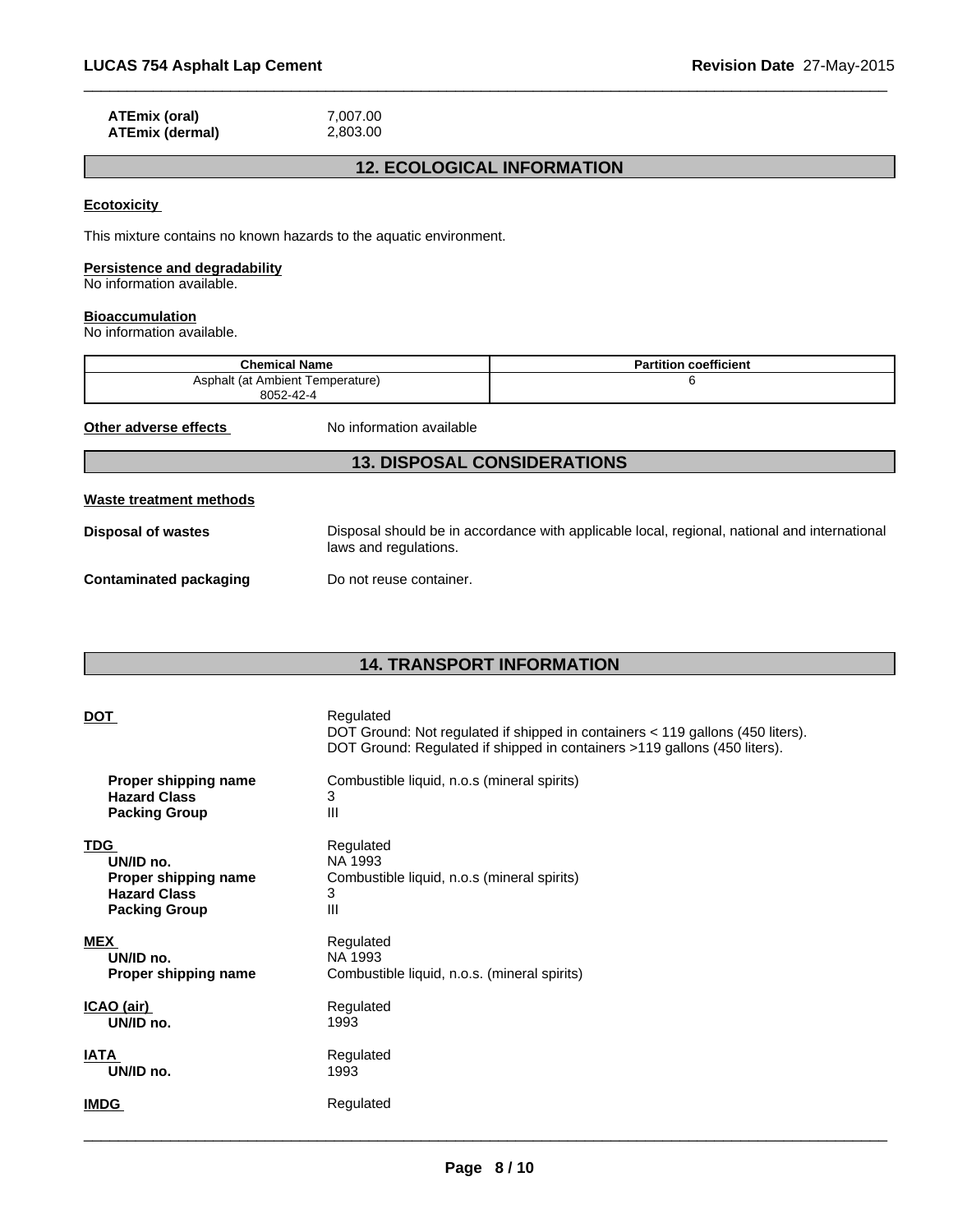| UN/ID no.  | 1993                                 |
|------------|--------------------------------------|
| <b>RID</b> | Not applicable in the United States. |
| <b>ADR</b> | Not applicable in the United States. |
| <b>ADN</b> | Not applicable in the United States. |

# **15. REGULATORY INFORMATION**

# **International Inventories**

**TSCA** All of the components of this product are listed on the US TSCA (Toxic Substances Control Act) Inventory or are exempt. **DSL/NDSL All of the components of this product are listed on the DSL.** 

 $\overline{\phantom{a}}$  ,  $\overline{\phantom{a}}$  ,  $\overline{\phantom{a}}$  ,  $\overline{\phantom{a}}$  ,  $\overline{\phantom{a}}$  ,  $\overline{\phantom{a}}$  ,  $\overline{\phantom{a}}$  ,  $\overline{\phantom{a}}$  ,  $\overline{\phantom{a}}$  ,  $\overline{\phantom{a}}$  ,  $\overline{\phantom{a}}$  ,  $\overline{\phantom{a}}$  ,  $\overline{\phantom{a}}$  ,  $\overline{\phantom{a}}$  ,  $\overline{\phantom{a}}$  ,  $\overline{\phantom{a}}$ 

**Legend:** 

**TSCA** - United States Toxic Substances Control Act Section 8(b) Inventory **DSL/NDSL** - Canadian Domestic Substances List/Non-Domestic Substances List **EINECS/ELINCS** - European Inventory of Existing Chemical Substances/European List of Notified Chemical Substances **ENCS** - Japan Existing and New Chemical Substances **IECSC** - China Inventory of Existing Chemical Substances **KECL** - Korean Existing and Evaluated Chemical Substances **PICCS** - Philippines Inventory of Chemicals and Chemical Substances **AICS** - Australian Inventory of Chemical Substances

# **US Federal Regulations**

## **SARA 313**

Section 313 of Title III of the Superfund Amendments and Reauthorization Act of 1986 (SARA). This product does not contain any chemicals which are subject to the reporting requirements of the Act and Title 40 of the Code of Federal Regulations, Part 372

#### **SARA 311/312 Hazard Categories**

| Acute health hazard               | Yes |
|-----------------------------------|-----|
| <b>Chronic Health Hazard</b>      | Yes |
| Fire hazard                       | Yes |
| Sudden release of pressure hazard | No. |
| <b>Reactive Hazard</b>            | N٥  |

# **CWA (Clean Water Act)**

This product does not contain any substances regulated as pollutants pursuant to the Clean Water Act (40 CFR 122.21 and 40 CFR 122.42)

# **CERCLA**

This material, as supplied, does not contain any substances regulated as hazardous substances under the Comprehensive Environmental Response Compensation and Liability Act (CERCLA) (40 CFR 302).

## **US State Regulations**

## **California Proposition 65**

This product contains the following Proposition 65 chemicals

| <b>Chemical Name</b>                                            | <b>California Proposition 65</b> |
|-----------------------------------------------------------------|----------------------------------|
| Hydrated Aluminum-Magnesium Silicate (Attapulgite) - 12174-11-7 | Carcinogen                       |
| 14808-60-7<br>Juartz ·                                          | Carcinogen                       |

# **U.S. State Right-to-Know Regulations**

This product contains the following substances regulated by various State Right-to-Know regulations.

| <b>Chemical Name</b>                                     | <b>New Jersey</b> | <b>Massachusetts</b> | Pennsylvania |
|----------------------------------------------------------|-------------------|----------------------|--------------|
| Asphalt (at Ambient Temperature)<br>8052-42-4            |                   |                      |              |
| Mineral Spirits (with $< 0.1\%$<br>Benzene)<br>8052-41-3 |                   |                      |              |
| Calcium Carbonate                                        |                   |                      |              |